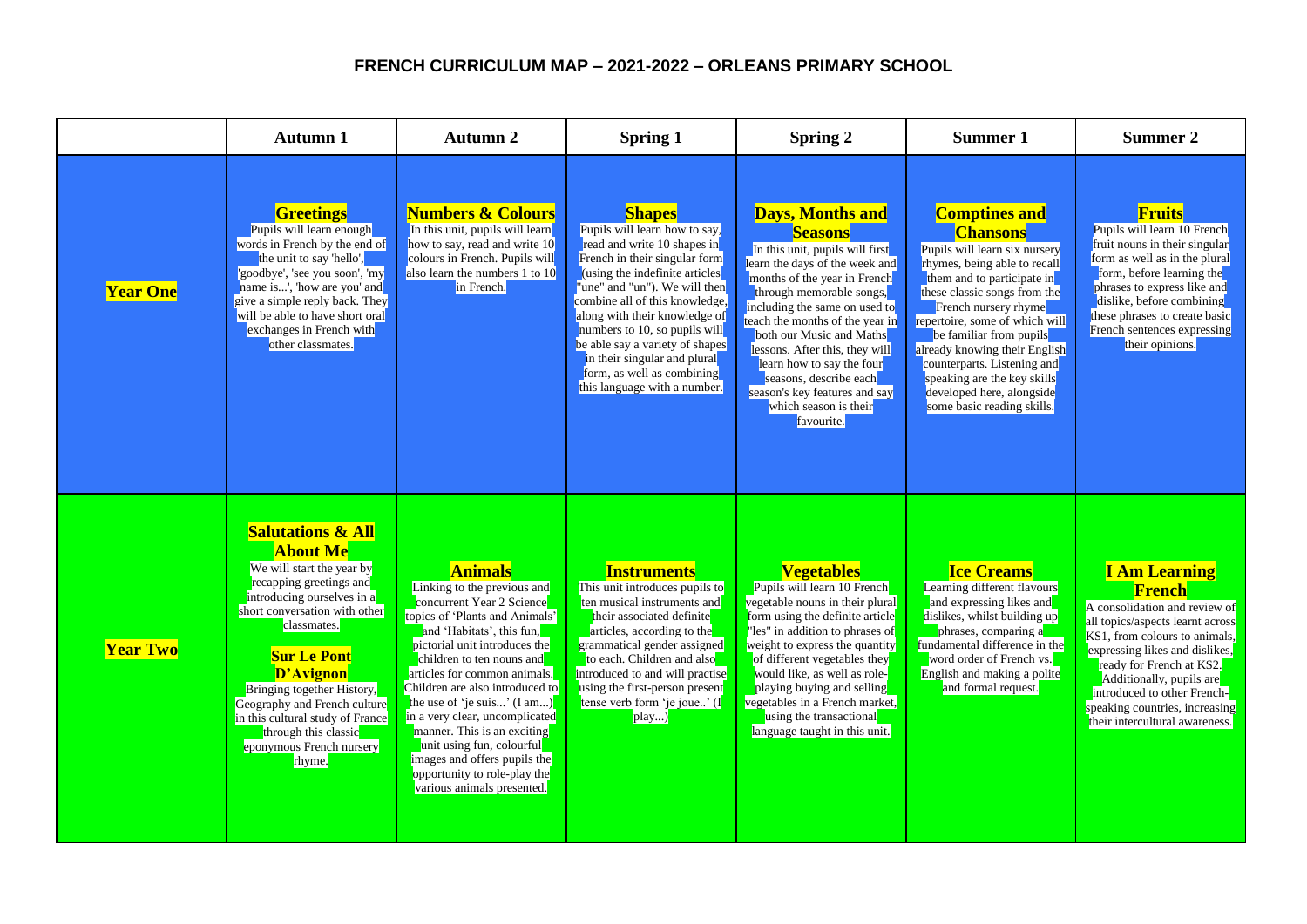## **FRENCH CURRICULUM MAP – 2021-2022 – ORLEANS PRIMARY SCHOOL**

| <b>Year Three</b> | <b>Phonetics I</b><br>We will be learning the French<br>alphabet letter names for<br>spelling names and key<br>vocabulary and places, as well<br>as accurate reading,<br>pronunciation and spelling of<br>4 key French sounds.    | <b>Little Red Riding</b><br><b>Hood</b><br>Using this well-known story<br>children will develop their<br>listening skills in French, as<br>well as using cognates to<br>develop their understanding of<br>the vocabulary presented in<br>the story. We will also use the<br>story to introduce various<br>parts of the body                                                                                                                                                            | <b>Ancient Britain</b><br>This unit links to our studies<br>of the Stone Age and Iron Age<br>in History in Year 3. We will<br>look at how to say "I am", "I<br>have" and "I live" (using<br>the first person singular)<br>throughout this unit.                                                                                                                                                                                                                      | 'I Can'<br>Pupils are introduced to the<br>French verb 'pouvoir' in the<br>form of je peux $(I can)$ . Using<br>this verb in this form we will<br>teach the children ten<br>everyday activities.                                                                                                                                                                                                                                                                                       | <b>The Romans</b><br>Linking directly to our<br>concurrent topic in History in<br>Year 3 on Roman Britain, we<br>start with the mythical story of<br>Romulus and Remus - the<br>founders of Rome, before<br>moving on to discuss and learn<br>about the key periods of<br>ancient Roman history and<br>some of its key figures. We<br>also look at some Roman gods<br>and their relationship to our<br>modern days of the week,<br>before examining a series of<br>famous Roman inventions, as<br>well as the different life<br>experiences of a rich boy and<br>a poor boy in ancient Rome -<br>using this as an opportunity to<br>examine how the negative<br>form works in French. | <b>Presenting Myself</b><br>This is the first topic of<br>intermediate study of French,<br>where children will be<br>reviewing/consolidating and<br>expanding upon familiar<br>phrases, but with a focus on<br>accuracy and engaging in<br>authentic conversation in<br>French.                                                                                                                                                                                     |
|-------------------|-----------------------------------------------------------------------------------------------------------------------------------------------------------------------------------------------------------------------------------|----------------------------------------------------------------------------------------------------------------------------------------------------------------------------------------------------------------------------------------------------------------------------------------------------------------------------------------------------------------------------------------------------------------------------------------------------------------------------------------|----------------------------------------------------------------------------------------------------------------------------------------------------------------------------------------------------------------------------------------------------------------------------------------------------------------------------------------------------------------------------------------------------------------------------------------------------------------------|----------------------------------------------------------------------------------------------------------------------------------------------------------------------------------------------------------------------------------------------------------------------------------------------------------------------------------------------------------------------------------------------------------------------------------------------------------------------------------------|---------------------------------------------------------------------------------------------------------------------------------------------------------------------------------------------------------------------------------------------------------------------------------------------------------------------------------------------------------------------------------------------------------------------------------------------------------------------------------------------------------------------------------------------------------------------------------------------------------------------------------------------------------------------------------------|---------------------------------------------------------------------------------------------------------------------------------------------------------------------------------------------------------------------------------------------------------------------------------------------------------------------------------------------------------------------------------------------------------------------------------------------------------------------|
| <b>Year Four</b>  | <b>Phonetics I-II</b><br>We will be learning the French<br>alphabet letter names for<br>spelling names and key<br>vocabulary and places, as well<br>as accurate reading,<br>pronunciation and spelling of<br>8 key French sounds. | Family<br>This unit teaches the nouns<br>and article for family<br>members, alongside learning<br>and working with numbers up<br>to 100 as well as teaching<br>pupils an understanding of the<br>possessive adjectives in<br>French with correct gender<br>agreement. This unit also links<br>to the concurrent Year 4 topic<br>in PSHE on 'Relationships'<br>and to that from Year 3 'What<br>Are Families Like?', studied<br>during this half-term in the<br>previous academic year. | <b>My Home</b><br>In this unit pupils will learn<br>how to: say whether they live<br>in a house or a flat and say<br>where it is; repeat, recognise<br>and attempt to spell up to ten<br>nouns (including the correct<br>article for each) for the rooms<br>of the house in French; tell<br>somebody in French what<br>rooms they have or do not<br>have in their home: ask<br>somebody else in French what<br>rooms they have or do not<br>have in th<br>teir home. | <b>Goldilocks</b><br>This is a fun, story-telling unit<br>based around the familiar<br>story of Goldilocks & The<br>Three Bears. Using this well-<br>known story, pupils are taught<br>how to develop their listening<br>skills in French as well as<br>using cognates to develop<br>their understanding of the<br>vocabulary presented in the<br>story. They will also be<br>encouraged to write their own<br>versions of the story following<br>a structured storyboard<br>approach. | <b>Clothes</b><br>This unit increases the<br>learners' range of vocabulary,<br>as 21 items of clothing are<br>introduced with their correct<br>gender. By also introducing<br>the full breakdown of the verb<br>'porter', the children begin to<br>look at regular verbs and their<br>patterns. The unit culminates<br>in a fashion show with pupils<br>applying their knowledge from<br>this unit to perform in the role<br>of fashion commentators.                                                                                                                                                                                                                                 | <b>The Olympics</b><br>We explore Olympic history<br>(looking at the ancient<br>Olympics and the beginnings<br>of what we now refer to as the<br>modern Olympic games), a<br>selection of Olympic sports,<br>how to say 'I play' and 'I do<br>not play' a sport using the verb<br>'faire'. A selection of famous<br>Olympians are also introduced<br>in this unit, whilst examining<br>how we express sports and<br>nationality using correct<br>grammatical forms. |